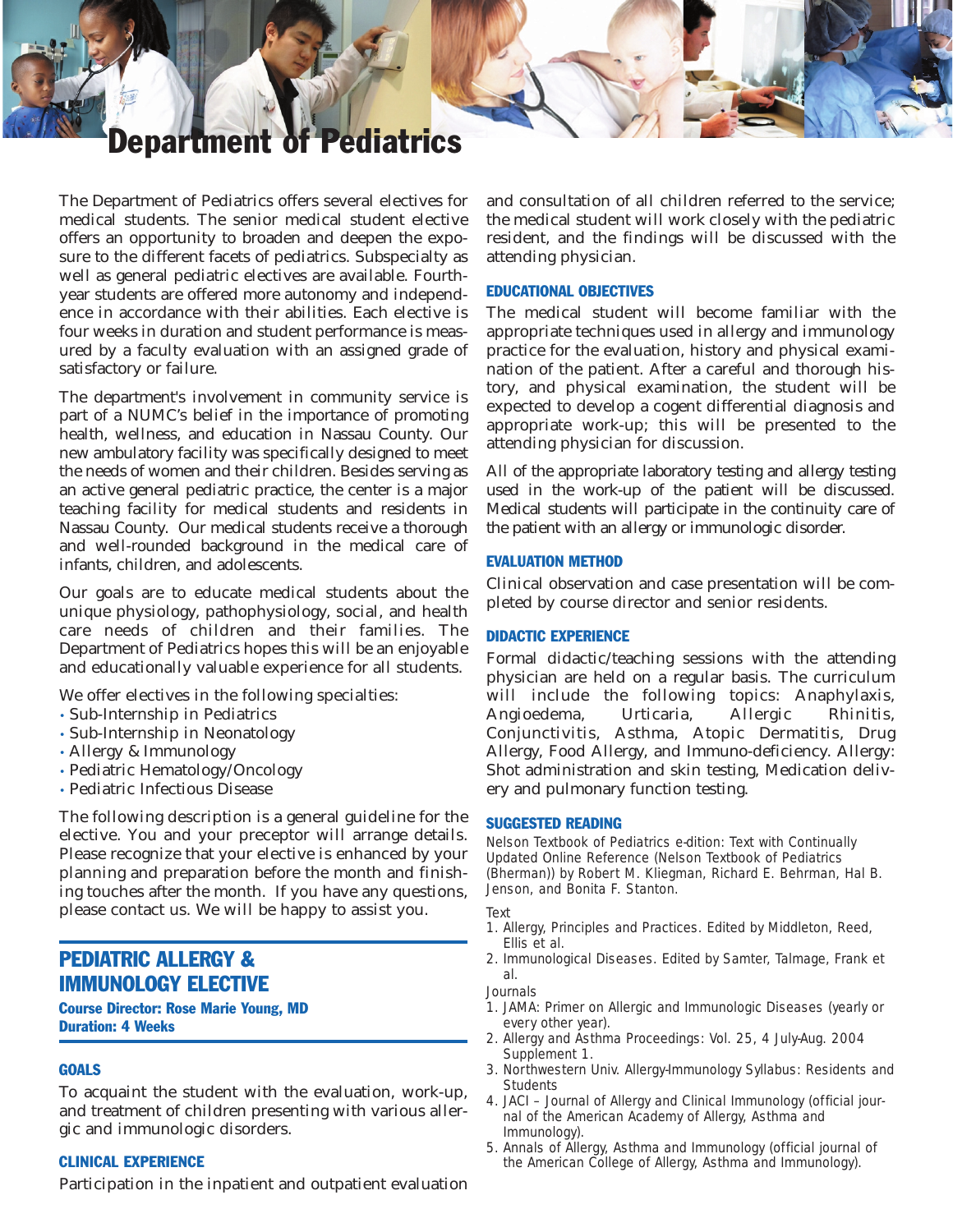## PEDIATRIC INFECTIOUS DISEASE ELECTIVE

Course Director: Brinda Doraiswany, MD Duration: 4 Weeks

### **GOALS**

To acquaint the student with the evaluation, work-up and treatment of children presenting with various infectious diseases.

## EDUCATIONAL OBJECTIVES

The student becomes part of the team in the Division of Infectious Diseases. Objectives for the elective include: to further the development of the thoughtful and organized approach to patients with complaints related to infectious diseases; to gain familiarity with the clinical presentation, etiologic agents, diagnostic studies, and management of patients with serious bacterial and viral infections; to learn the antimicrobial spectrum of activity, indications for usage, and adverse effects of, commonly used antibiotics; to interpret antibiotic susceptibility data provided by the Microbiology Laboratory.

#### CLINICAL EXPERIENCE

- 1. The student will participate in the inpatient and outpatient evaluation and consultation of all children referred to the service. The medical student will work closely with the pediatric resident, and the findings will be discussed with the attending physician.
- 2. The medical student will become familiar with the appropriate techniques used in infectious disease practice for the evaluation, history and physical examination of the patient. After a careful and thorough history and physical examination, the student will be expected to develop a cogent differential diagnosis and appropriate work-up; this will be presented to the attending physician for discussion.
- 3. All of the appropriate laboratory testing used in the work-up of the patient will be discussed. This will include: the proper evaluation of a CBC, ESR, Lyme titers, viral and bacterial cultures, and many other laboratory tests will be reviewed and discussed as indicated.
- 4. Participation in the continuity care of the patient with an infectious disease.

#### DIDACTIC EXPERIENCE

Formal didactic/teaching sessions with the attending physicians are held on a regular basis. Topics include: • Prevention

- Counseling and screening of infectious disease
- Normal and pathologic states related to infectious disease
- Evaluate, treat, and/or refer patients with presenting signs and symptoms that may indicate an infectious disease process
- Common conditions not referred (ex: common cold, pharyngitis, otitis media and externa, sinusitis etc.)
- Conditions Generally Referred (mastoiditis, peritonsillar, retropharyngeal, dental abscesses, epiglottitis, bacte-

rial tracheitis, bacteremia, UTI, sepsis, meningitis etc.)

- Human Immunodeficiency Virus (HIV), antibiotic usage in managing infections in children
- Immunizations vaccines to prevent common childhood diseases

#### EVALUATION METHOD

Clinical observation will be completed mainly by the course director.

#### RECOMMENDED READING

*RED BOOK, 2006 Report by the AAP Committee on Infectious Diseases*

Behrman R, Kleigman, RM & Arvin A.M. (Editors), *Nelson Textbook of Pediatrics,* Philadelphia, WB Saunders. The major authoritative textbook reference in pediatrics.

## PEDIATRIC SUB-INTERNSHIP ELECTIVE Course Director: Jacob Rosenberg, MD Duration: 4 Weeks

#### **GOALS**

To develop competence in the fundamentals of pediatrics and to expose the student to the diagnosis and management of a variety of illnesses in the pediatric patient on the general pediatric ward.

### EDUCATIONAL OBJECTIVES

The sub-intern will function as part of the house staff team and will manage assigned cases under the supervision of pediatric residents and pediatric faculty and will be assigned overnight call every fourth night. The sub-intern should participate actively in a wide range of diagnostic evaluations, patient management, and pediatric procedures. The sub-intern should acquire knowledge and skill in each of these areas, along with knowledge and skill in discharge planning, ambulatory, and other follow-up care for a wide range of general pediatric problems.

#### CLINICAL EXPERIENCE

By the completion of this rotation the medical student will:

- A. Develop the ability to gather, organize and record data, integrate data and interpret it, under the supervision of experiences team members.
- b. Develop the professional characteristics of responsibility, thoroughness, reliability, and compassion. The sub-intern should also acquire the professional abilities of analytical reasoning, physical examination, and procedural skills. A sub-intern should strive to develop independent learning.
- C. responsible for a panel of patients similar to that of pediatric first- year residents and will become an integral member of the pediatric house staff team. A log of patients seen during the sub-internship must be presented to the site director at the completion of the subinternship.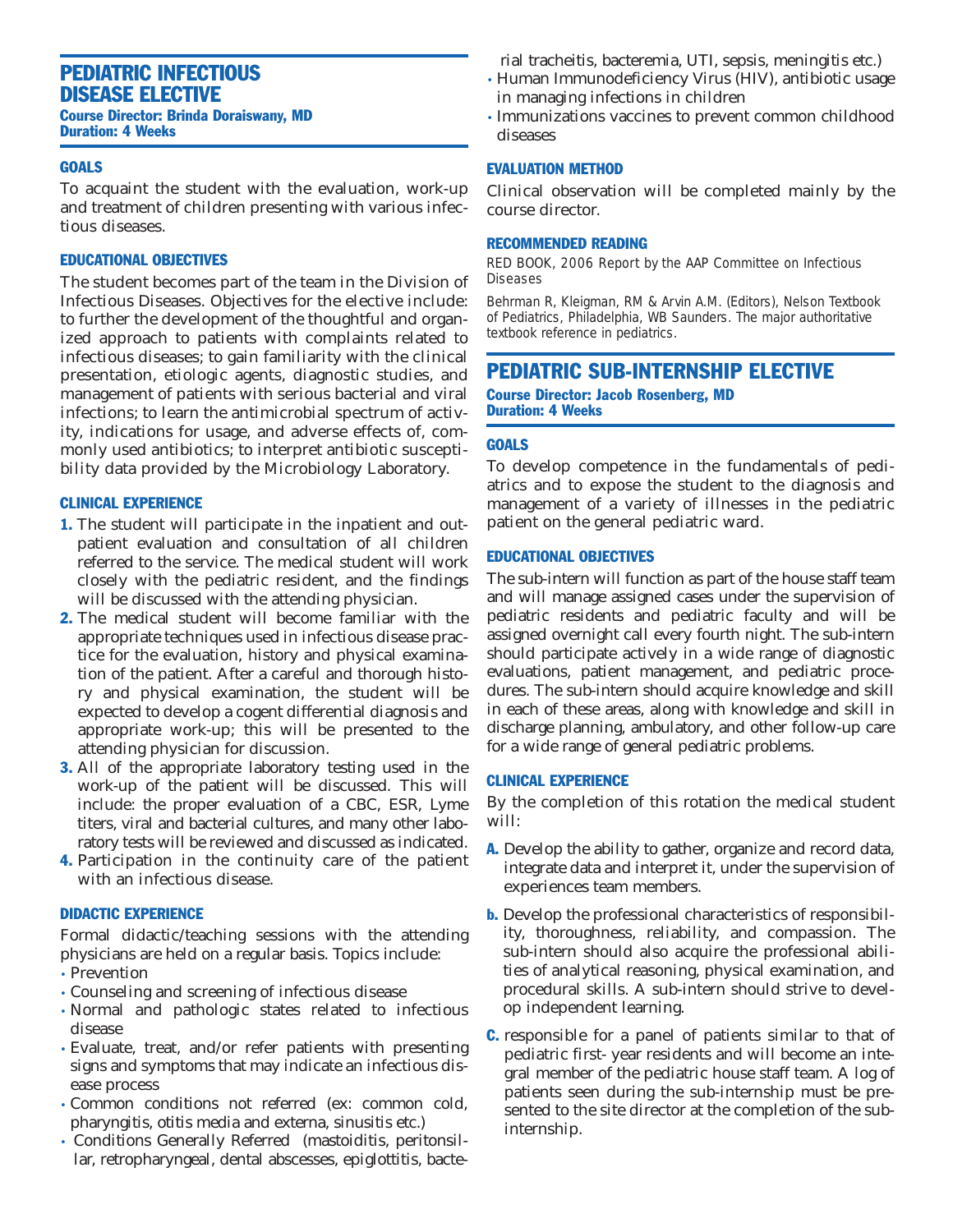- **D.** Topics covered during the rotation will include, but not be limited to:
	- Anticipatory Guidance
	- Behavioral and Preventive Pediatrics
	- Growth and Development
	- Nutrition
	- Newborn
	- Adolescence
	- Child Abuse
	- Acutely Ill Child
	- Genetic Disorders
	- Infectious Diseases
	- Neurologic
	- Nephrology Cardiovascular
	- Allergy and Immunology
	- Dermatology
	- Endocrine and Genetic Disorders
	- Gastrointestinal Tract
	- Hematology/Oncology
	- Orthopedics
	- Pharmacology and Toxicology
	- Respiratory Tract
	- Rheumatic Diseases

## RECOMMENDED READING (use most current edition)

Behrman R, Kleigman, RM & Arvin A.M. (Editors), *Nelson Textbook of Pediatrics,* Philadelphia, WB Saunders.

*Pediatrics.* Edited by A Rudolph A.

*Principles and Practice of Pediatrics. Edited by* F.A. Oski, C.D. DeAngelis, R.D. Feigin, J.A. McMillan, & J.B. Warshaw.

## EVALUATION METHODS

Clinical observation and case presentation evaluations will be completed by course director and senior residents.

## PEDIATRIC HEMATOLOGY & ONCOLOGY ELECTIVE

Course Director: Dominick Sabatino, MD Duration: 4 Weeks

## **GOALS**

To acquaint the student with the evaluation, work-up and treatment of children presenting with hematologic and/or oncologic disorders.

## EDUCATIONAL OBJECTIVE

Open to one student, this four-week elective provides direct involvement in the many aspects of caring for children and adolescents with cancer and chronic hematologic disorders. This involves the management of complex medical problems and the challenge of supporting family members who are dealing with their child's diagnosis. The student will also participate in the management and diagnosis of children and adolescents with acute hematologic problems. The student will be an active member of the clinical pediatric hematology/oncology team and will be involved in their daily activities.

## CLINICAL EXPERIENCE

- 1. Participation in the inpatient and outpatient evaluation and consultation of all children referred to the service; the medical student will work closely with the pediatric resident, and the findings will be discussed with the attending physician
- 2. The medical student will become familiar with the appropriate techniques used in hem-onc for the evaluation, history and physical examination of the patient. After a careful and thorough history and physical examination, the student will be expected to develop a cogent differential diagnosis and appropriate work-up; this will be presented to the attending physician for discussion
- **3.** All of the appropriate laboratory testing used in the work-up of the patient will be discussed. This will include: the proper evaluation of a CBC and examination of a peripheral smear, common testing used for the evaluation of a bleeding disorder, hemoglobin electrophoresis, evaluation of immune hemolytic disease and disorders, as well as the laboratory evaluation of the anemic patient. Other laboratory testing will be reviewed and discussed as indicated.
- 4. Participation in the continuity care of the hem/oncology patient; this will include participation in chemotherapy sessions.

## DIDACTIC EXPERIENCE

Formal didactic/teaching sessions with the attending physician are held on a regular basis, usually three times per week. The curriculum will include the following topics:

- Evaluation of the patient with suspected anemia: general principles, history, physical exam, classification, fundamental physiopathologic mechanisms with illustrative cases, before appropriate laboratory studies with discussion;
	- Microcytic/hypochromic anemias
	- Hemolytic anemias
	- Megaloblastic anemias
	- Bone marrow failure syndromes
	- Neutropenias
- Evaluation of the patient with a possible bleeding disorder.
- Evaluation of oncologic disorders: acute leukemias, non-Hodgkins lymphoma, Hodgkins lymphoma, neuroblastoma, Wilms' tumor, Ewings (PNET), ostgeosarcoma, retinoblastoma, and histiocytic malignancies